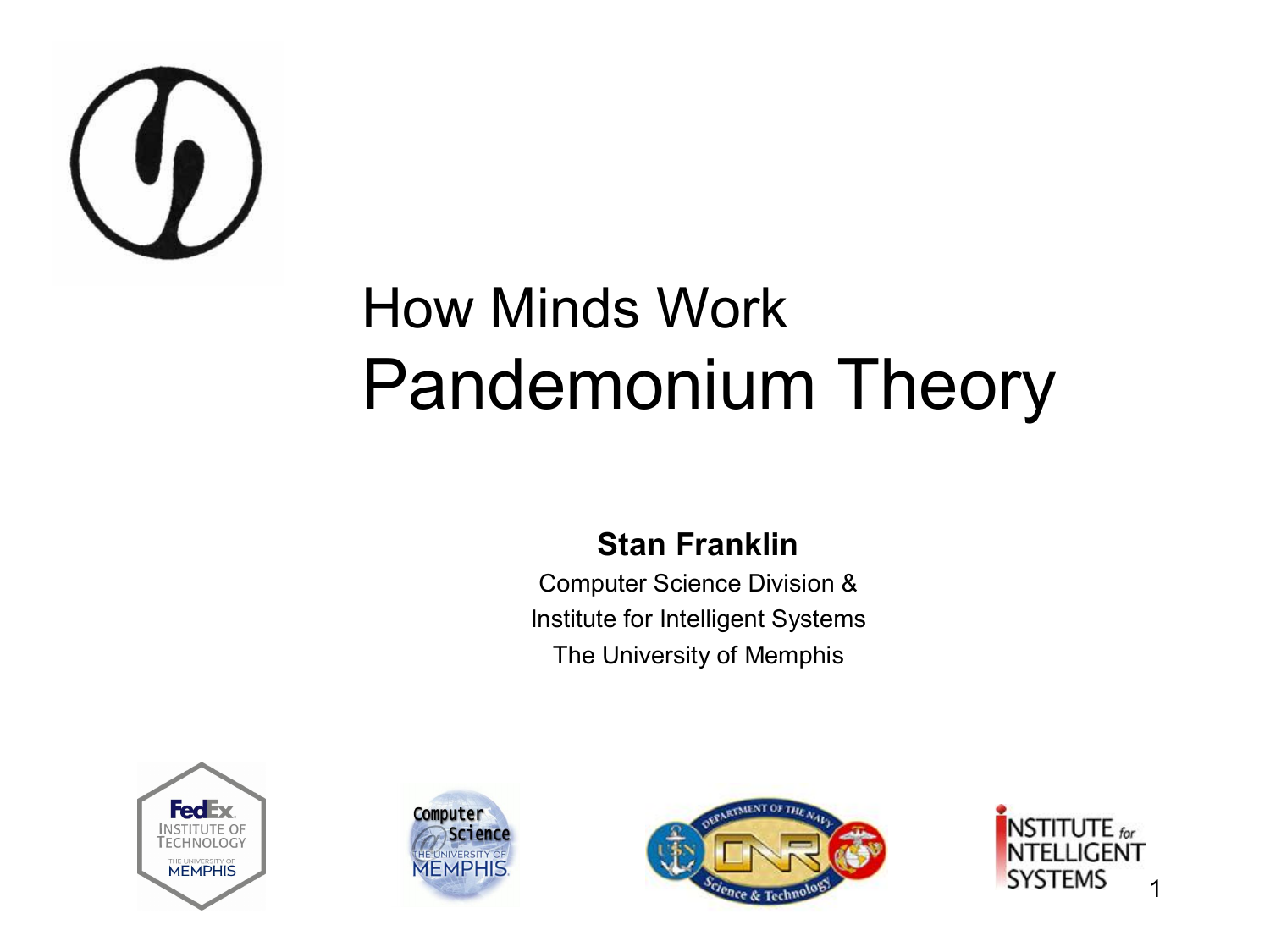# Selfridge's Pandemonium Theory

- A theory of perception
- Demons—small, specific processes, waiting for a chance to act
- Demons identify objects
- Loudness of demon's shout proportional to match of favored input with the object
- Demon that shouts the loudest wins

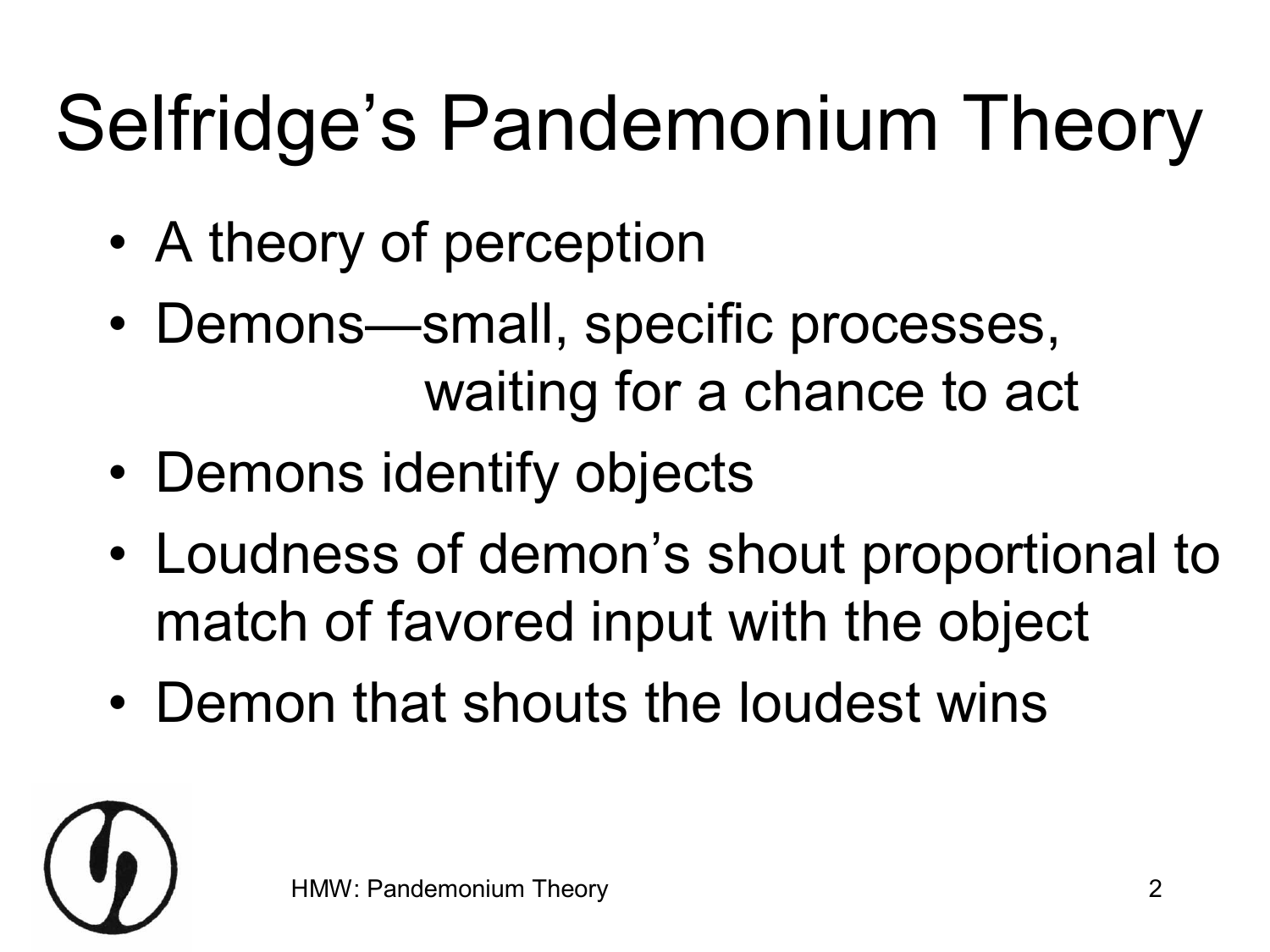## Pandemonium Perception in Action



- Stimulates demon for an R
- Stimulates demon for an O
- Stimulates demon for an Q even more
- Recognized as a Q

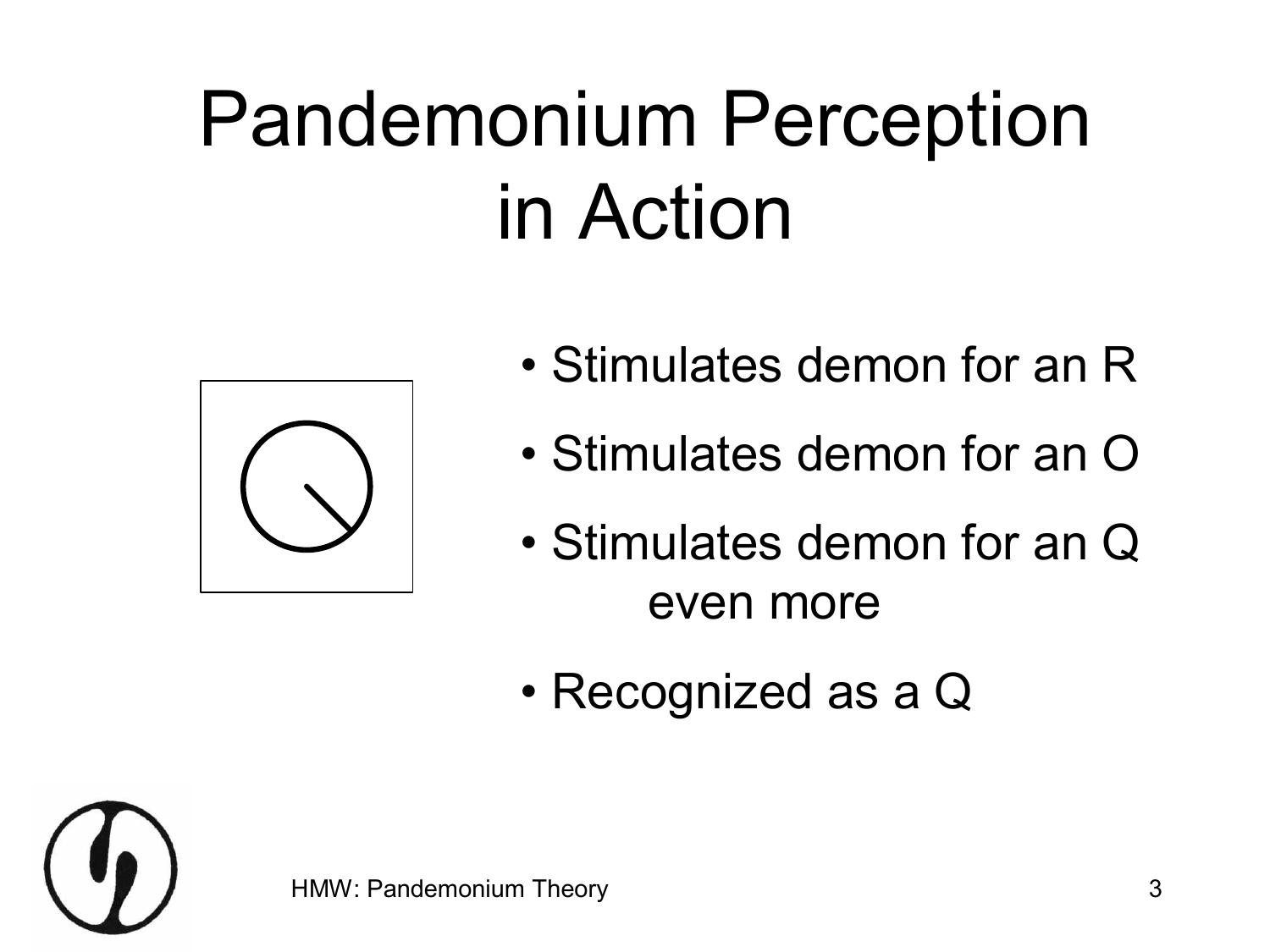# Pandemonium Theory of Mind

- Demons that act, internally & externally
- Living in a sports arena
- Almost all demons in the stands cheering
- A few performers on the playing field exciting the crowd
- Some, more excited, yell louder
- Loudest demon replaces another on the playing field
- Note similarity to Baars' theater metaphor

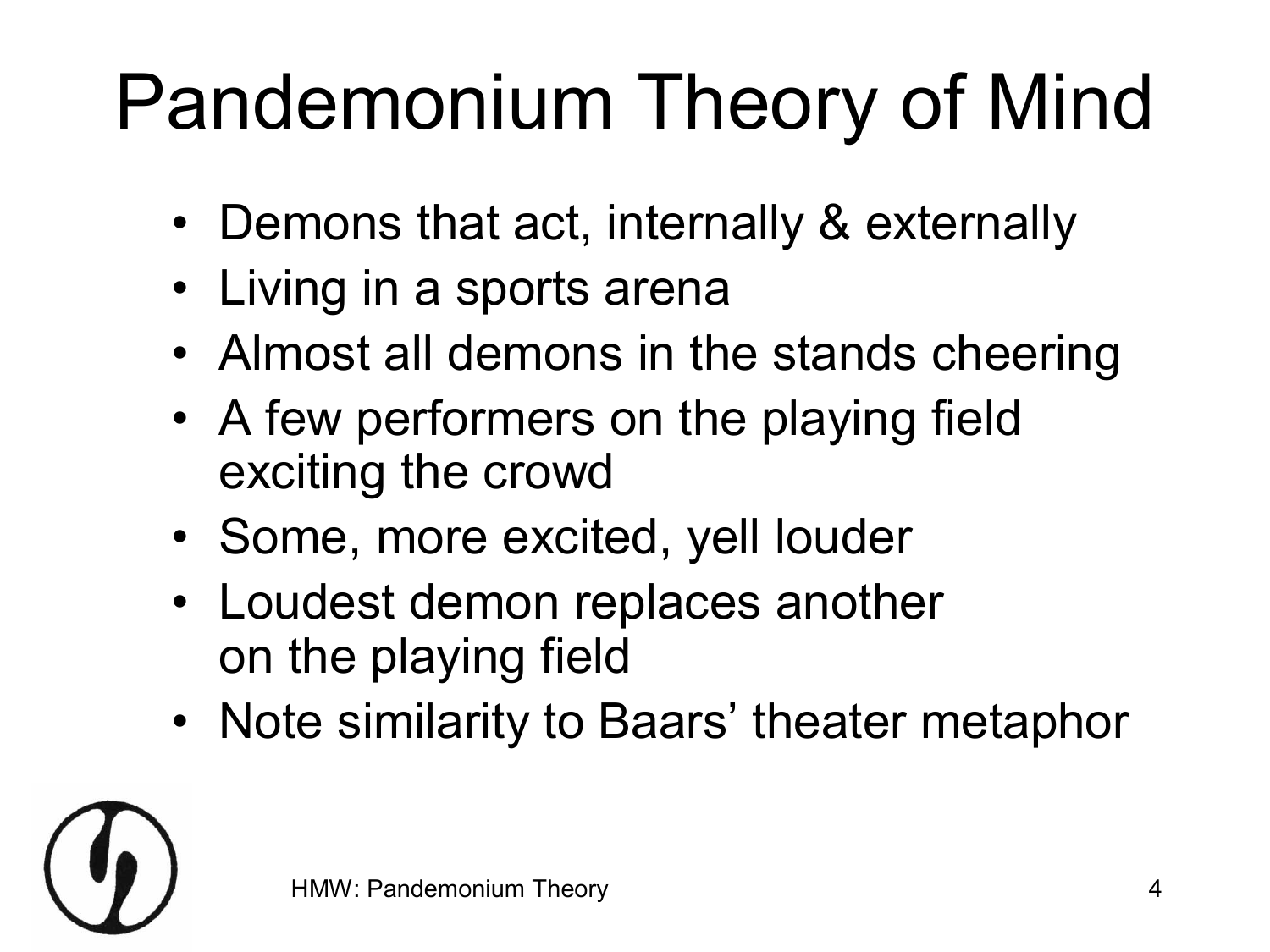#### Linked Demons

- Initial demons have built-in links
- Time on the field together strengthens old links and builds new (Hebb's law)
- Demons on the field excite others in the stands to whom they are linked

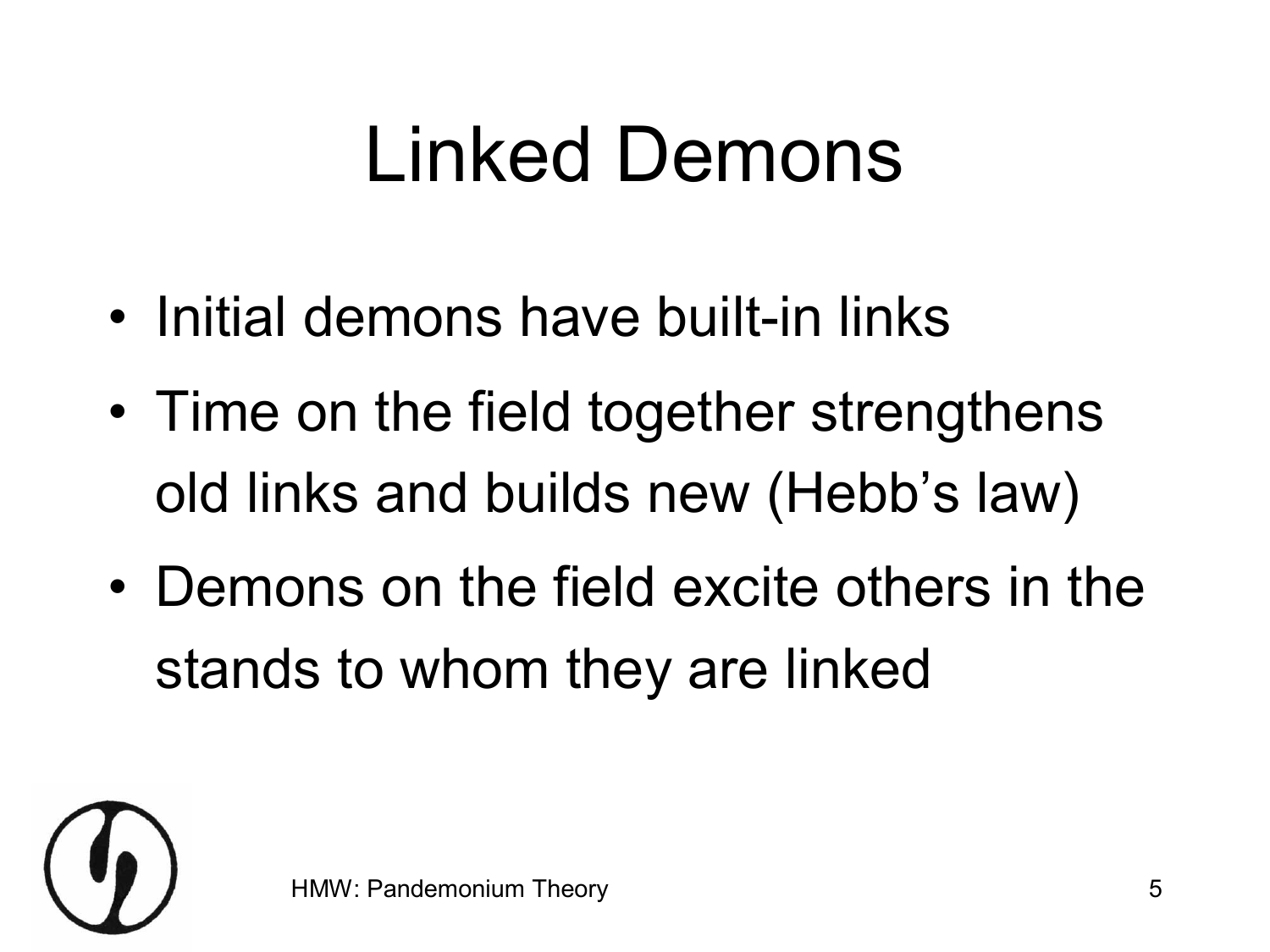## Motivational "Gain"

- Gain is up when things are going well
- Down, even negative, when going poorly
- The higher the gain, the more links are strengthened by time together on the field
- Gain acts as affect to motivate and to facilitate learning

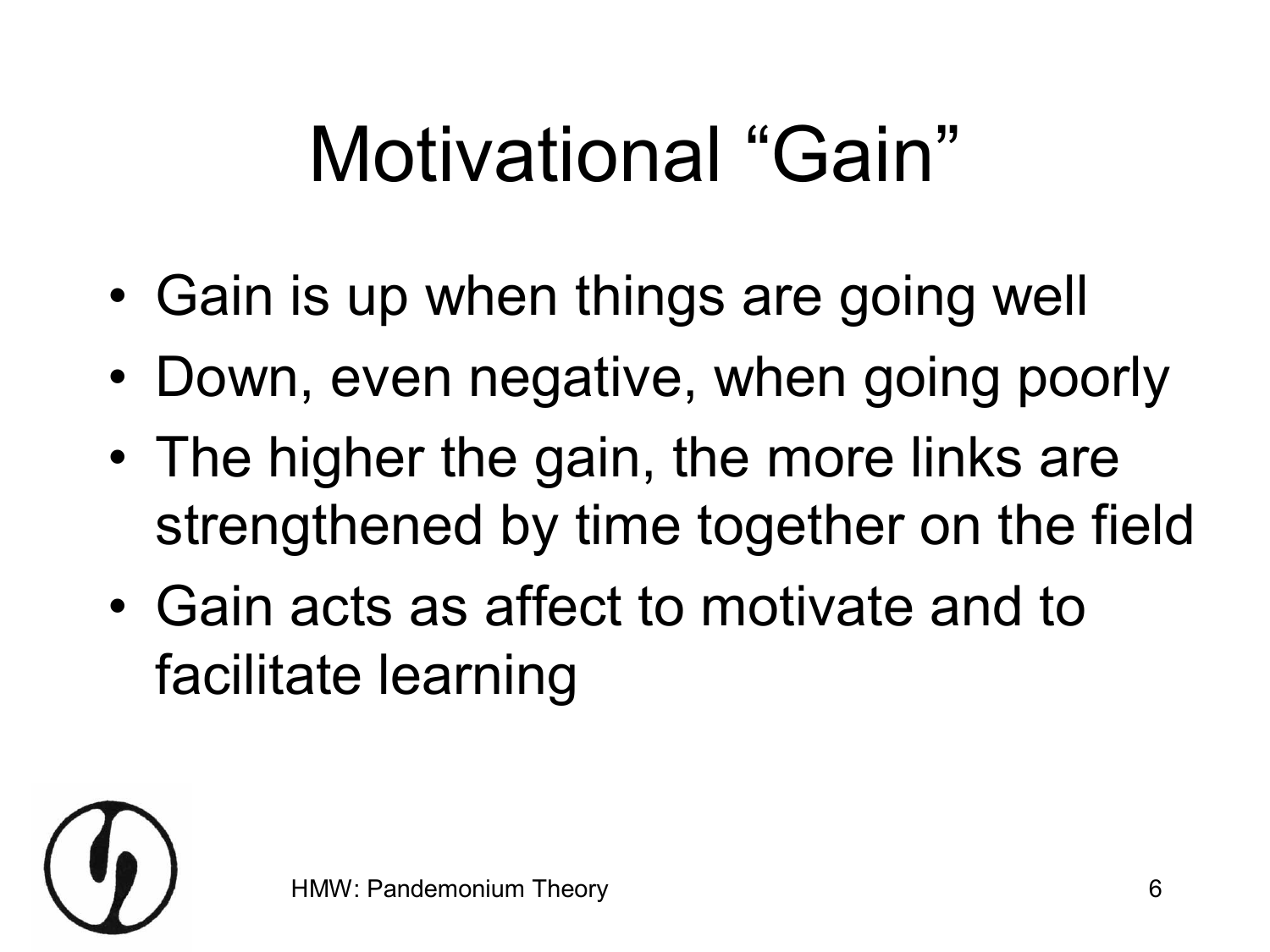#### Goals

- High gain when goals are achieved
- Low gain when they are not
- Demons associated with improved conditions tend to reappear on the field
- System thus steers towards it goals

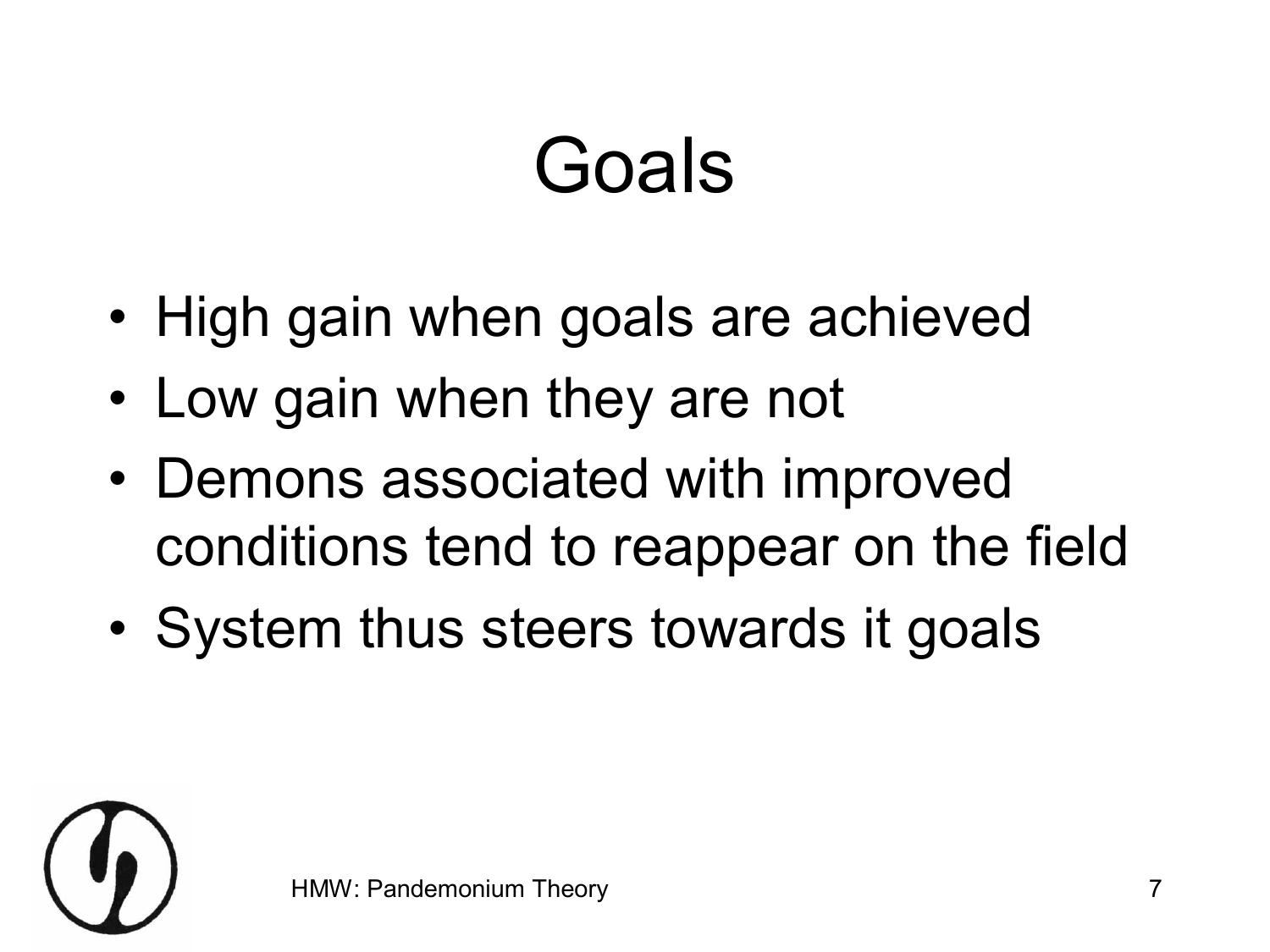#### Sequences of Actions

- Improved conditions need coordinated sequences of actions
- Actions in sequence have stronger pulls than pushes
- Uphill links to new arrivals stronger than downhill links
- Sequences keep their order



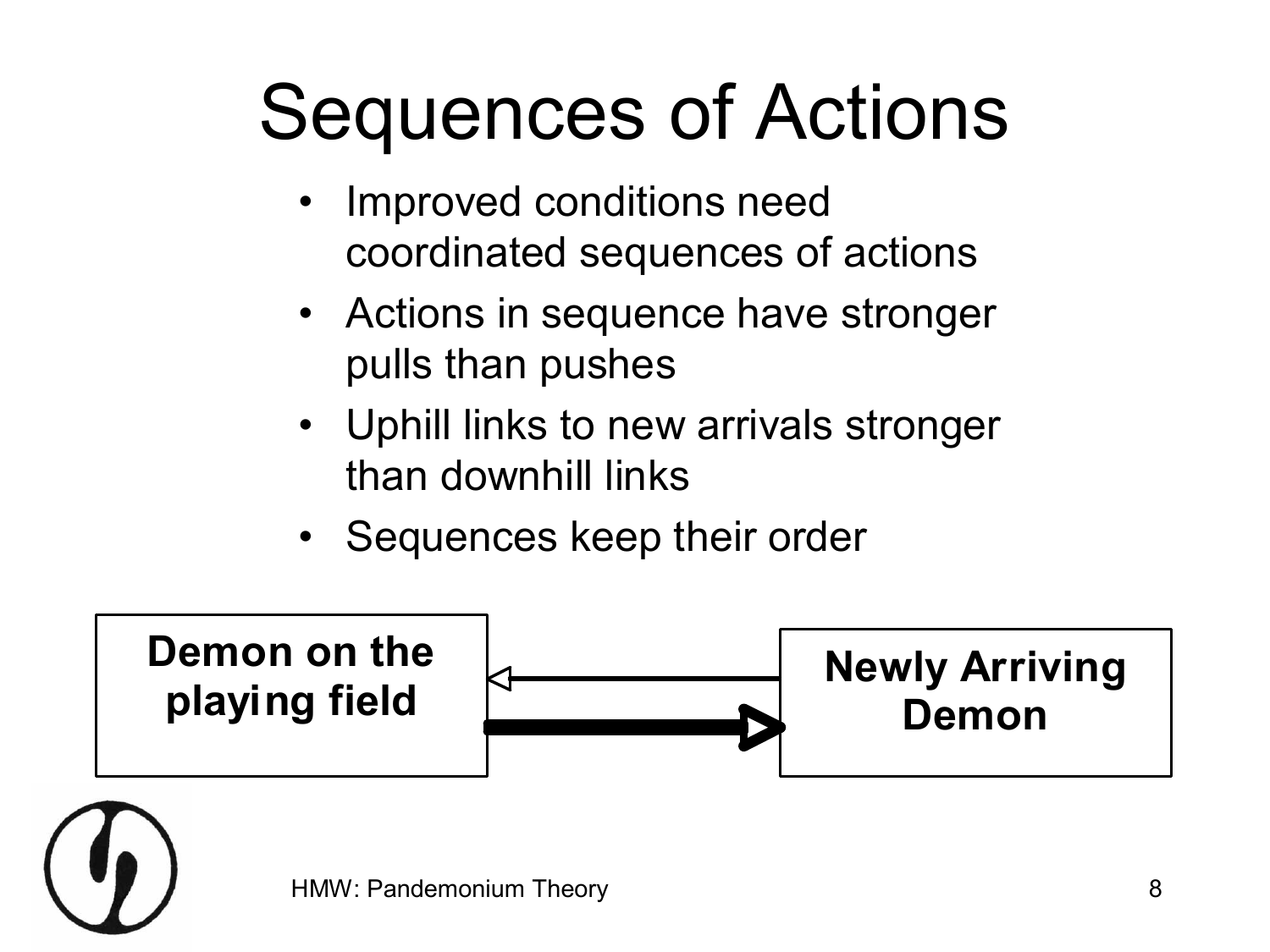### Sequences in Action

- Demons gradually fade from the playing field, activation decaying
- First demon in sequence has a strong link to second, etc.
- Starting an habitual sequence causes it to be repeated

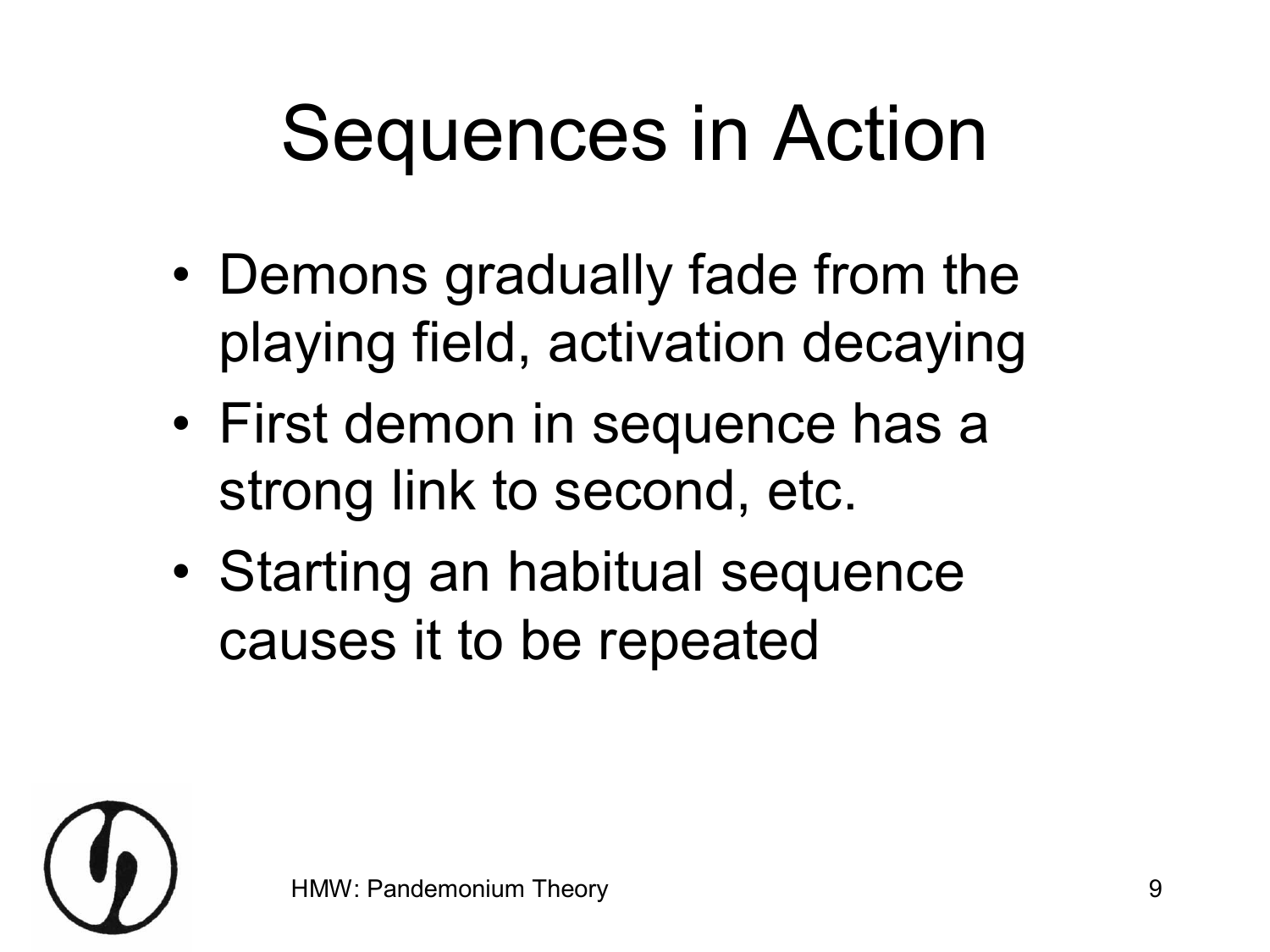#### Sub-arena

- Measures the system's well-being, adjusting gain
- Primitive sensing and acting capability built in to sub-arena
- Sensory input sends low-level action demons to the playing field

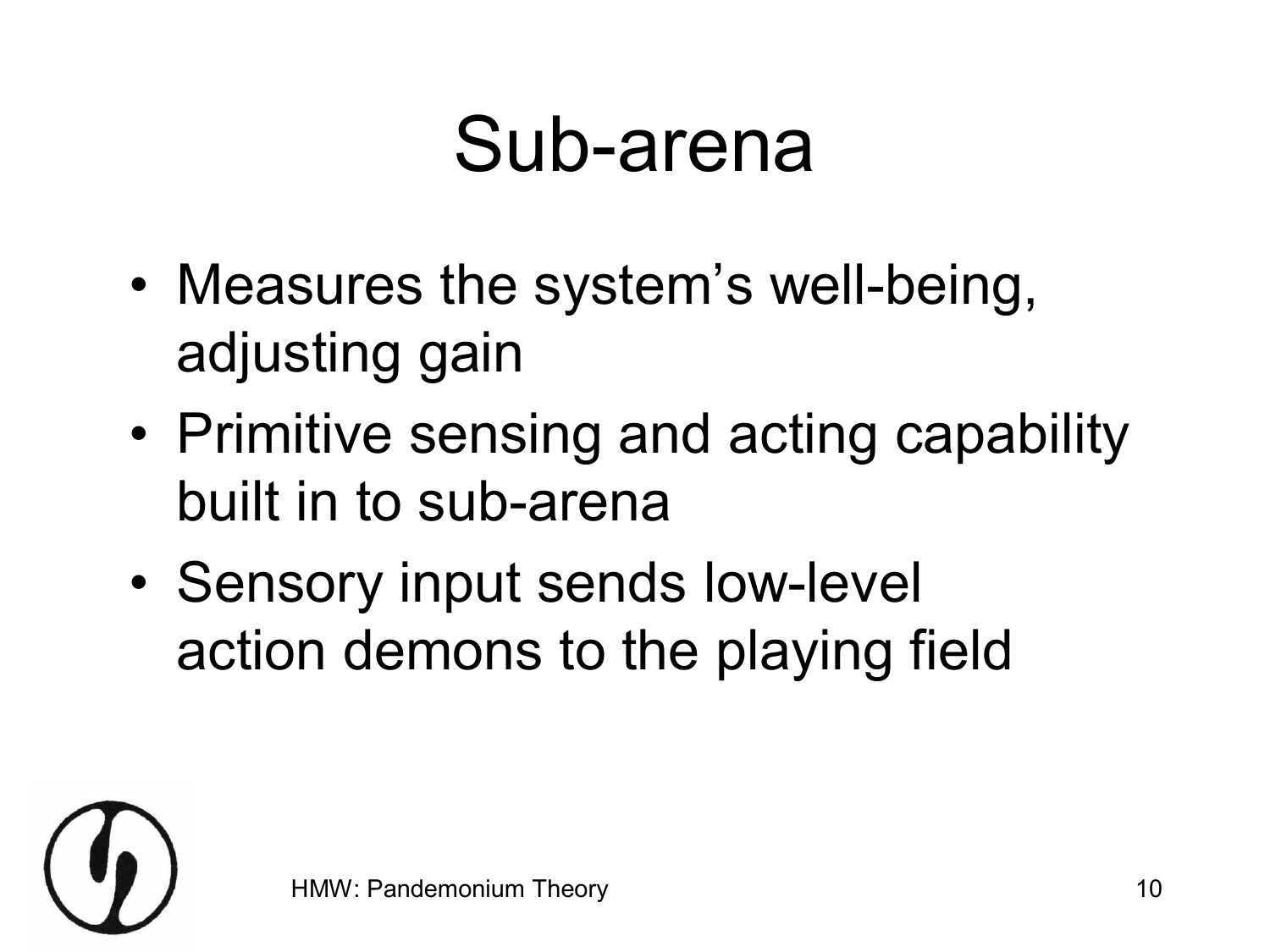## Concept Demons

- Demons with strong links merged into a single concept demon
- Component demons remain
- Relieves bottleneck of the playing field
- Can transfer solution of one problem to another problem

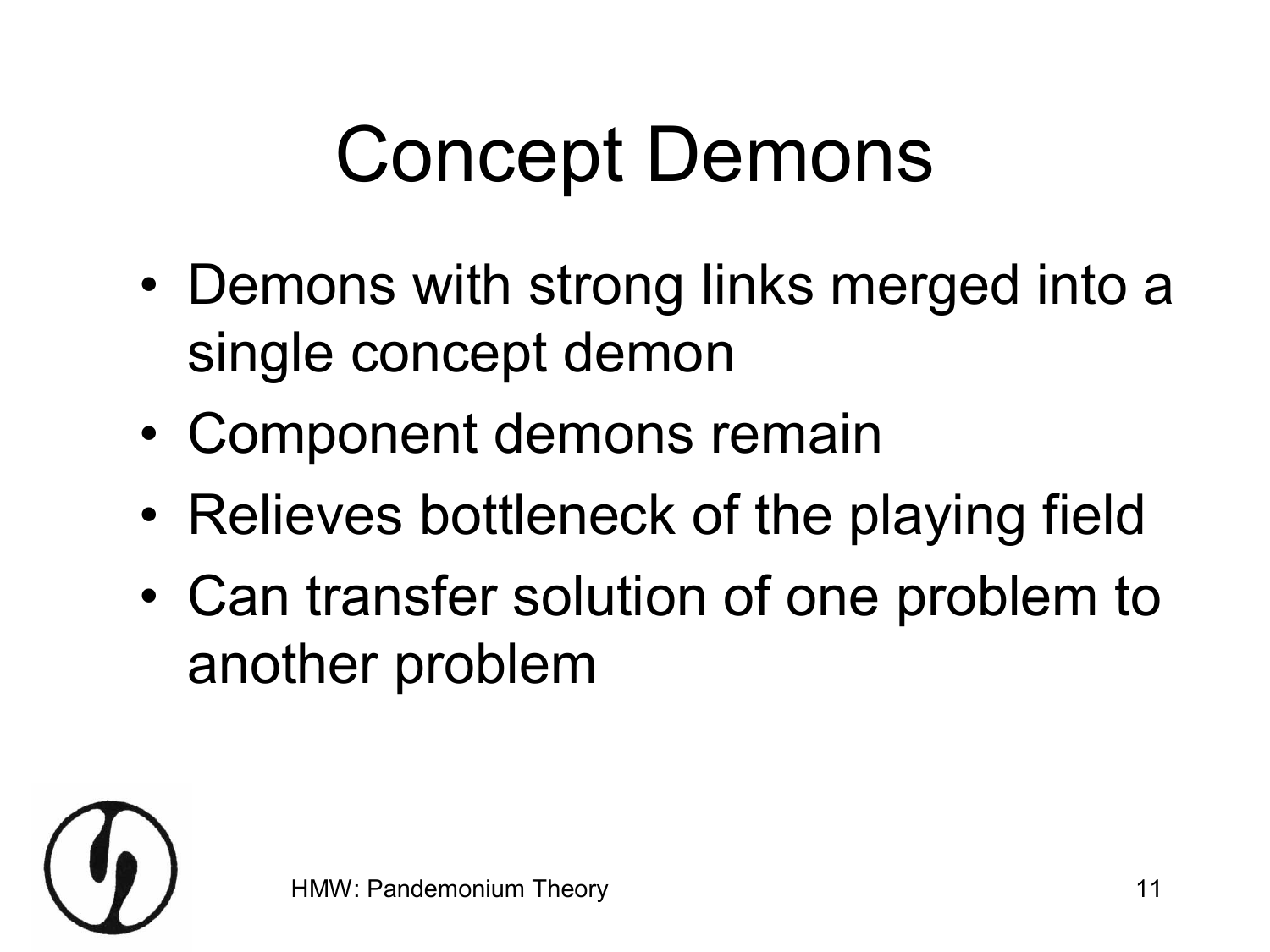# Compound Concept Demons

- Compound concept demons can arise
- Hierarchy of concept demons
- Higher order concept demons decay more slowly
- They linger longer on the playing field, having more affect on future actions

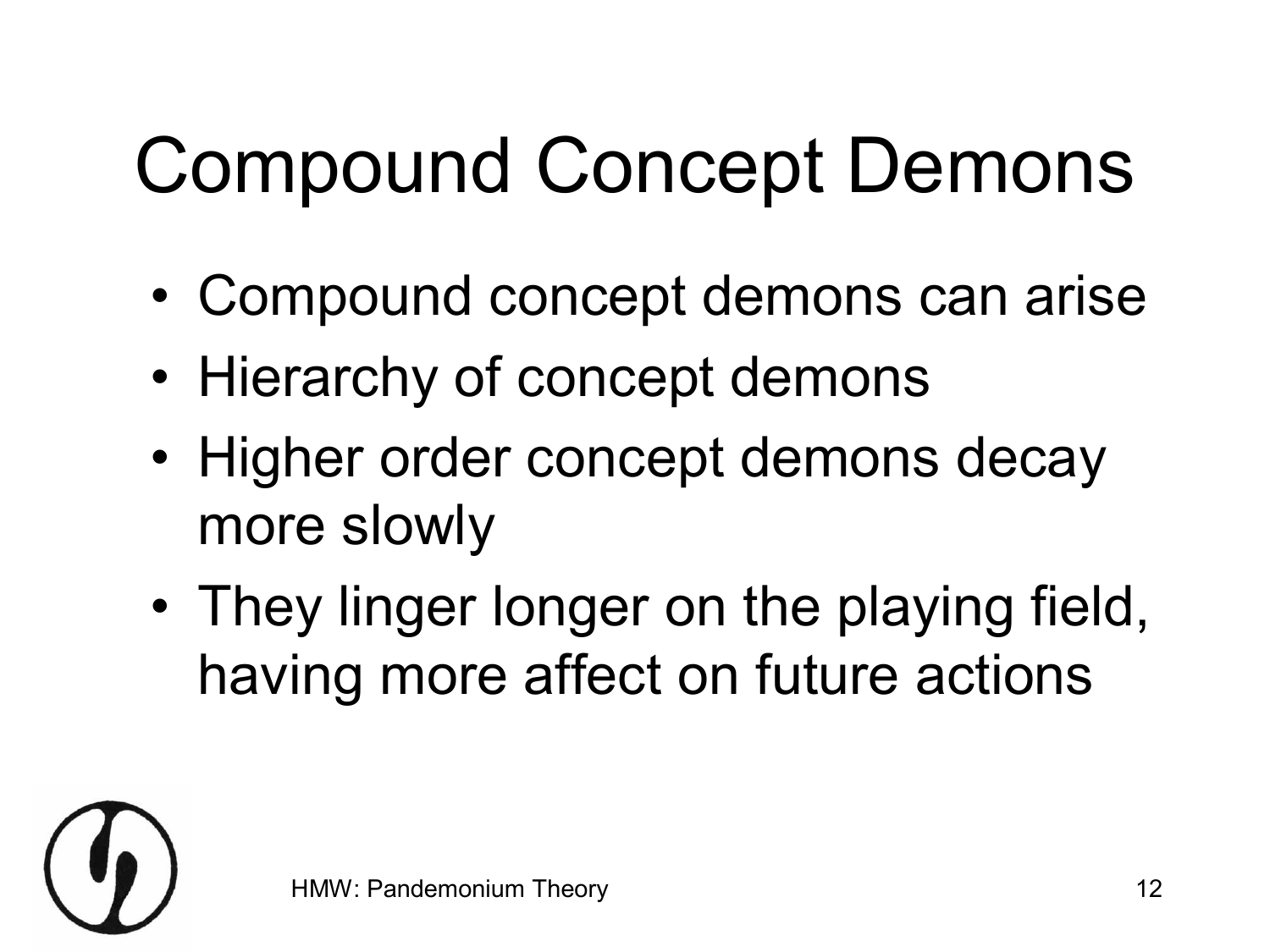# Decay of Links

- Links decay over time
- Negative links at a different rate
- High-level links at a slower rate
- Little used links disappear
- Recent associations count more
- Shows need for tuning such systems

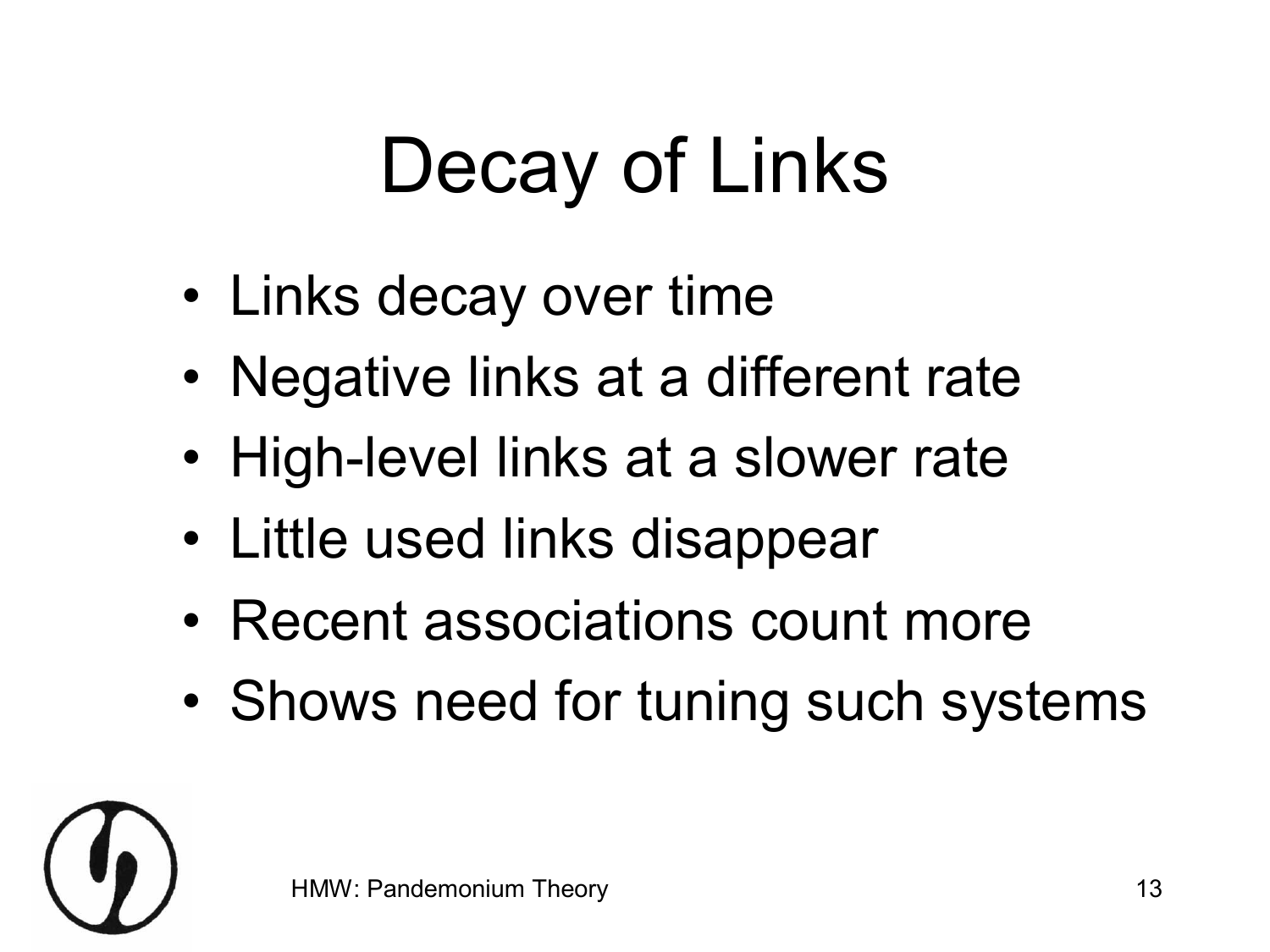## Readings

Pandemonium Theory

- Selfridge, O. G. 1959. *Pandemonium: A Paradigm for Learning. In: Proceedings of the Symposium on Mechanisation of Thought Process* : National Physics Laboratory
- Jackson, J. V. 1987. Idea for a Mind Siggart Newsletter, 181:23-26.
- Franklin, S. 1995. *Artificial Minds*. Cambridge MA: MIT Press